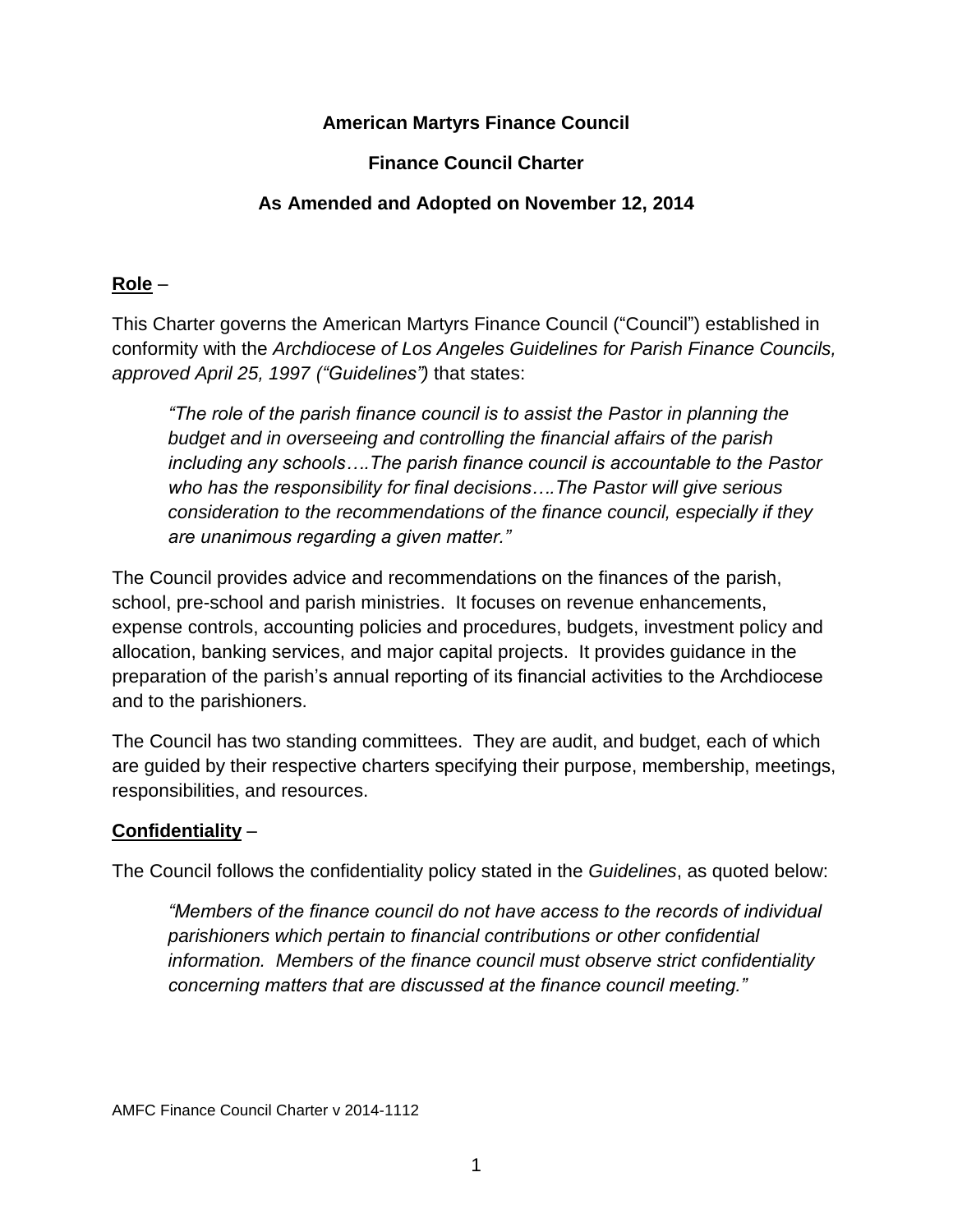# **Membership** –

The *Guidelines* with respect to Council's membership follow:

*"Members of the council are appointed by the Pastor. Ordinarily they are parishioners; however, to gain the necessary expertise, persons from outside the parish may be appointed. Members represent the parish at large, with respect to cultural and ethnic diversity and should include both men and women. No member shall represent a specific group within the parish or school community. When a Pastorate becomes vacant, the members of the finance council will submit their resignations to the new Pastor who may choose to re-appoint them or select others for membership."*

*"…The terms of members should be staggered to ensure continuity. A person appointed to complete an unfinished term will first serve for the remainder of the term before being reappointed for a three year term at the discretion of the Pastor."*

*"If possible, some members should be skilled in business and have some expertise in financial management, accounting, legal matters, fund raising or other related fields."*

*"The membership of the council shall not include anyone who has, or appears to have a conflict of interest. For example, the council should not include anyone*  who is a vendor to the parish, or becomes a vendor to the parish. If such a *relationship should develop during the term of a member, the members shall immediately submit his/her resignation. No member of the parish or school staff may be a member, nor may any relative of the Pastor, associate(s) or deacon(s)."*

*"The Pastor appoints the chairperson and other officers as needed. A one year term with the possibility for renewal is recommended."*

Following supplemental clarifications and enhancements are tailored to Council's membership needs of our parish and Pastor.

 The Council has a chairperson, an incoming chairperson, and a past chairperson to organize and conduct the council's meetings. Whenever requested by the Pastor, the Council may recommend new candidates to replace any retiring member(s) and for selecting the Council's incoming chairperson for the next year.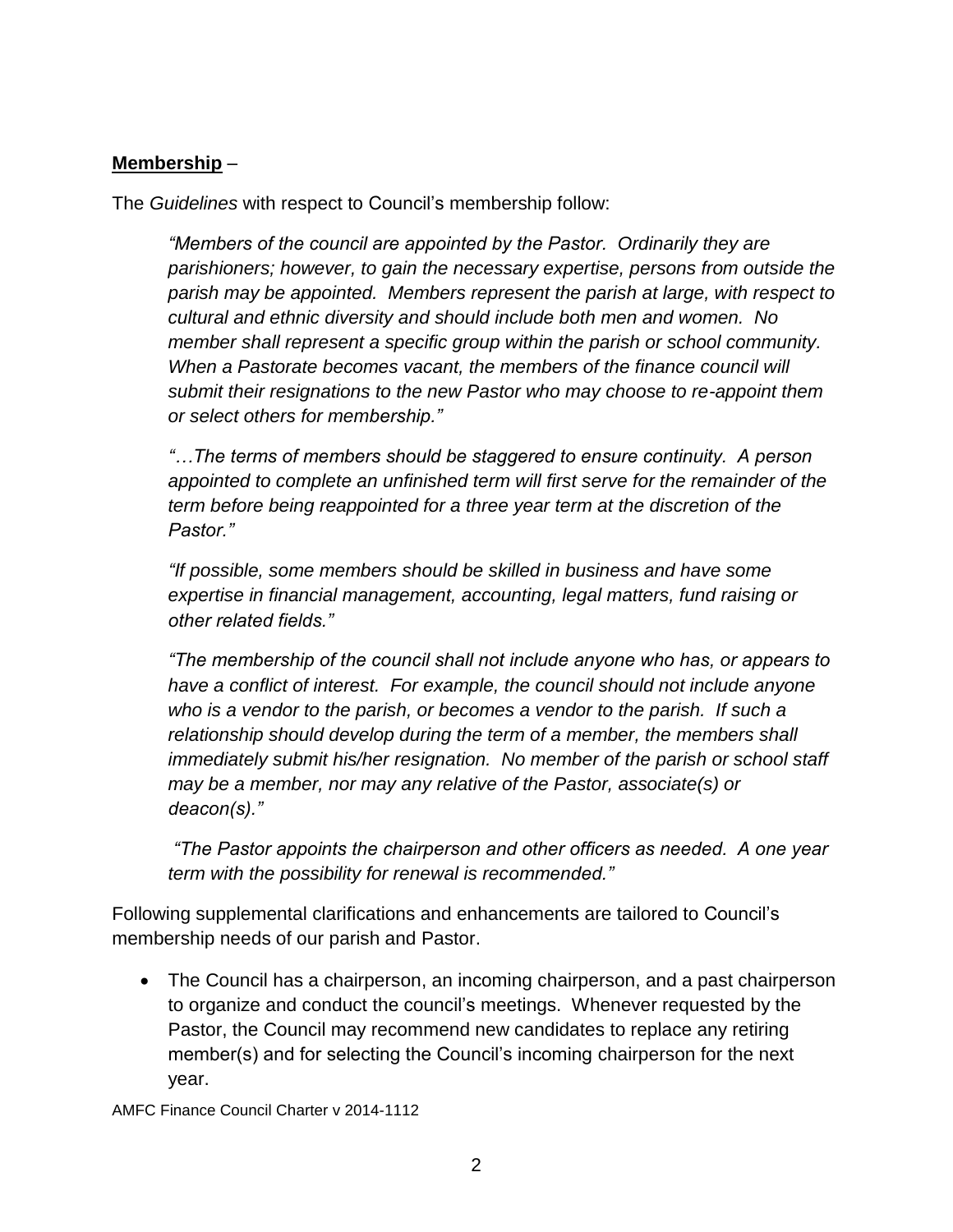- The Council shall have a minimum of 7 and a maximum of 12 members. Members serve three-year terms, on a fiscal year basis beginning September 1 of each year. Terms are set so that the terms of 3-4 members expire each year. Membership is not subject to term limits. Members whose terms will expire in the current fiscal year and wish to continue serving for an additional term shall inform the Pastor in order to be considered for continued membership.
- The Council membership should include at least two CPAs and one attorney. Other council members should have skills that will assist it in achieving its responsibilities.
- Although the *Guidelines* prohibit any member of the Parish or school staff, associates, or deacons to be a member of the council, the Council invites the regular or periodic attendance of guests relevant to specific matters to be considered by the council. The Council invites the parish business manager to attend all its meetings and the finance director, if and when requested. The Council invites the school principal to attend quarterly meetings for reviews of the school's financial results and budget.
- A Council member generally attends, as a representative of the Finance Council, the Pastoral Council meetings and/or the Pastoral Council Executive Committee meetings, and meetings of certain Ministries (such as the Parish Tithing Committee, AMS School Board, and the Archdiocesan Together-in-Mission Committee). The role of the Council representative at meetings of other Parish and Archdiocesan Councils, Commissions and Committees is limited to that of an observer rather than as a member of such organization. The purpose of the Council representation is to learn and provide useful information relevant to both organizations and to report back to the Council about matters of interest to the Council.

# **Meetings** –

Each fiscal year, the Council chairperson will create a calendar of meetings and planned major activities for the year. The Council meets monthly, except in:

- December,
- April (or March, depending on the month in which Easter occurs), and
- August (or July, depending on the availability for the Council's review of the annual financial report to the Archdiocese).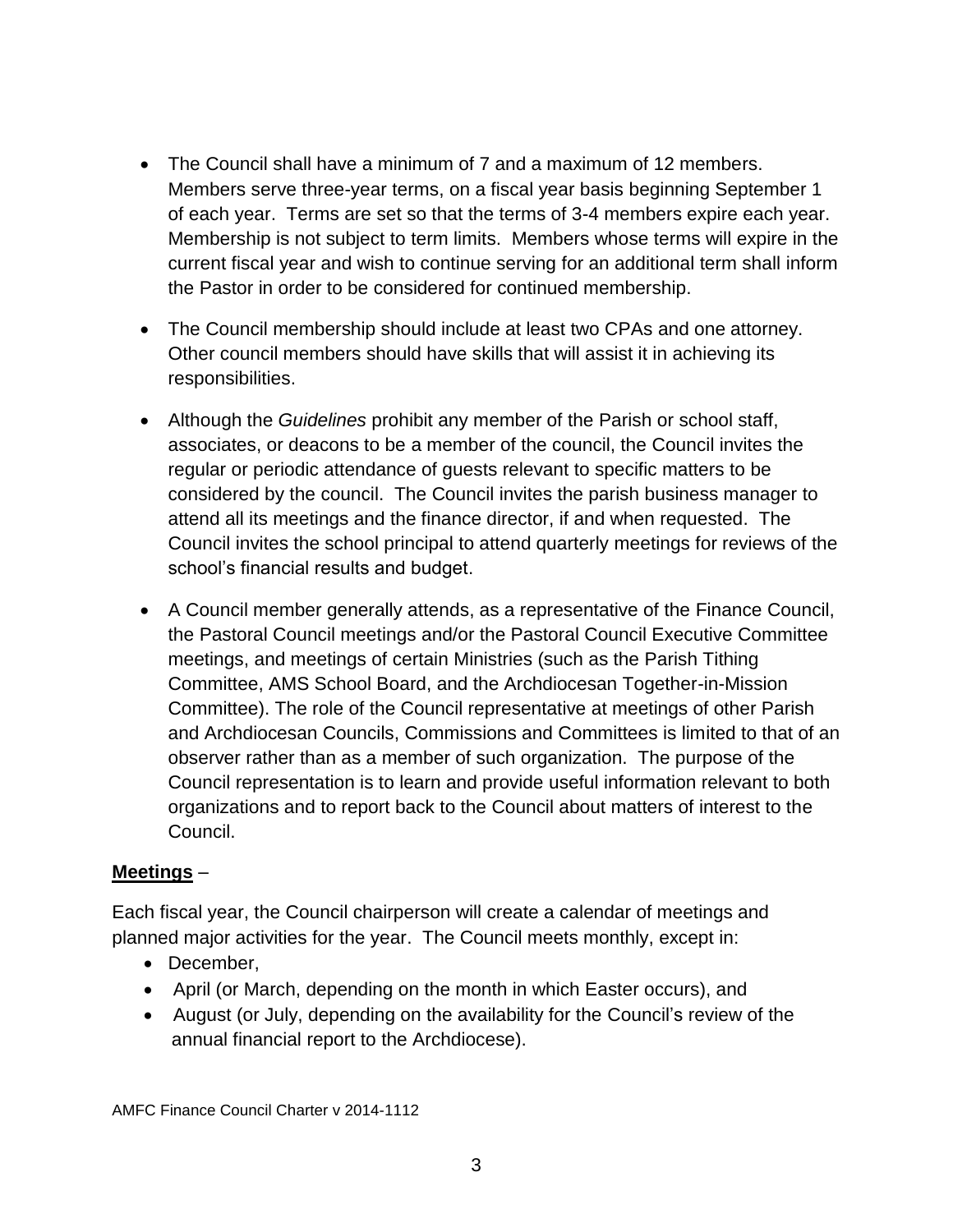A quorum of the Council meeting shall consist of a simple majority of the members. Agendas should be sent to the members in advance, with an appropriate lead-time for the materials to be reviewed at the meeting. The incoming chairperson shall take notes and prepare draft minutes of each meeting. A final copy of the meeting minutes approved by the Council shall be forwarded to the business manager or parish finance director for retention with the parish's permanent records.

The Council's policy on attendance at its meetings follows:

The time, experience, expertise, and commitment of Finance Council members are valuable and are appreciated. To ensure a quorum for meetings, the consistent attendance of Council members is required. Members should inform the chairperson in advance of the meeting if they will not be able to attend. Any member who misses three meetings in a fiscal year may, with the Pastor's approval, be dismissed as a member of the council, or placed on a leave of absence, depending on the circumstances. The Council chairperson will provide a written reminder of this policy to a member after two misses. In event of a third miss, the Council shall discuss with the Pastor whether it is in the best interest of the Council to release the member from the balance of his/her term. A released member may be reconsidered by the Pastor for membership, if and when the Council has an opening and that person's schedule allows him/her to adequately attend meetings in person.

# **Responsibilities** –

The *Guidelines* with respect to Council's responsibilities follow:

*"The finance council consults and makes recommendations to the Pastor regarding the development of annual operating budgets and capital expenditures for the parish and school. The Pastor is responsible for all financial decisions."*

*"The council assists the Pastor to develop a program for care and maintenance of all parish and school facilities. In addition, the Pastor and the council work together to develop a long range program for funding, identifying funding sources and implementing a long-term capital improvement program."*

*"In conjunction with these responsibilities, the finance council further assists the Pastor in the following ways":*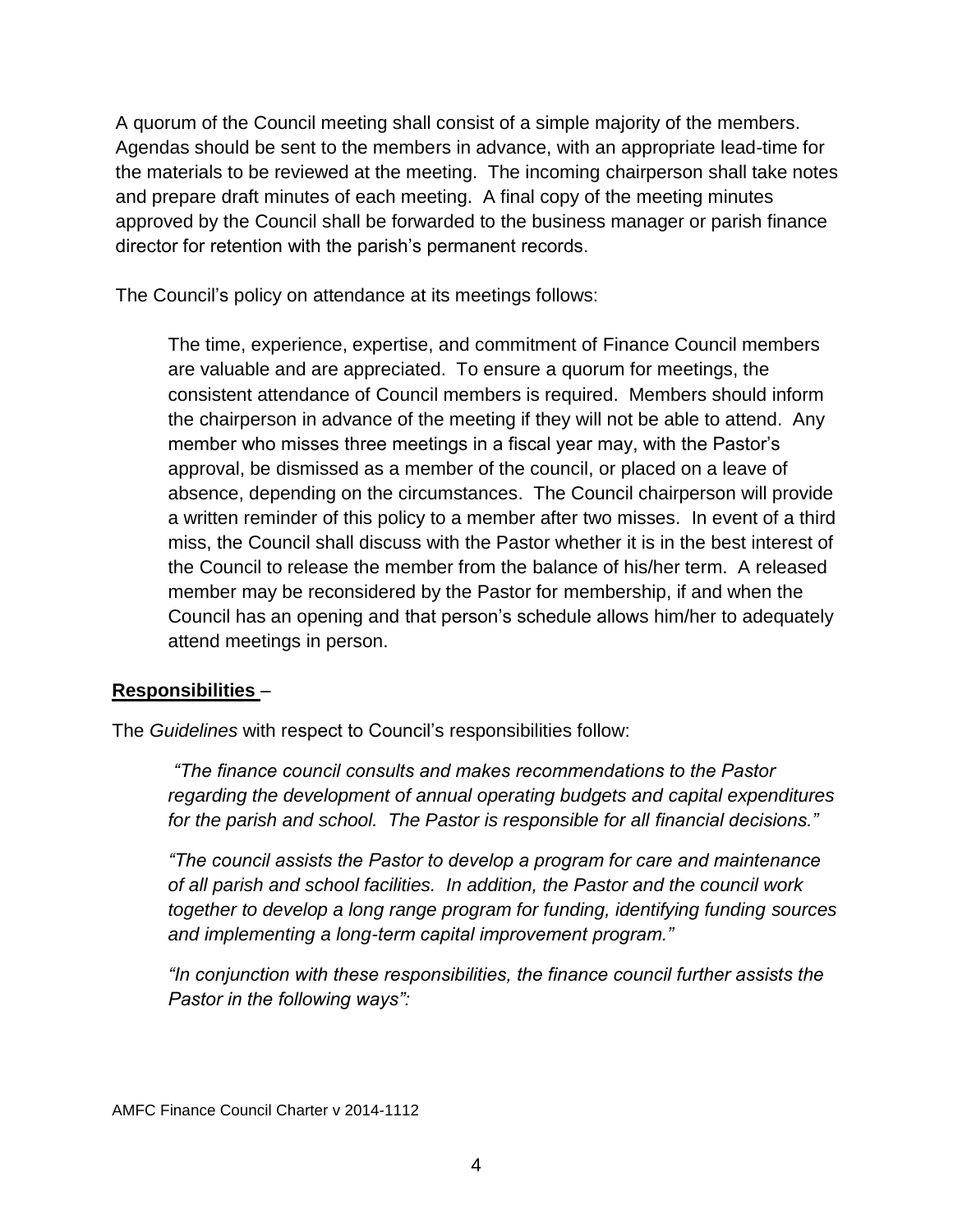- *"Evaluates and makes recommendations for maintaining and enhancing parish and school revenue, including fund raising, cash management, investments…and stewardship programs."*
- *"Reviews banking and financial institution services including types of accounts held and recommends changes or improvements as needed."*
- *"Establishes a timeline for budget development and implementation by the parish and school. Ensures that the parish and school follow the Chart of Accounts provided by the Archdiocese to facilitate budgeting and reporting conformity."*
- *"Once a budget has been approved, reviews it for significant variances and develops a plan of action to correct any problem. ."*
- *"Expenditures which are not included in the approved budget should be carefully reviewed."*

Following supplemental clarifications and enhancements to the *Guidelines'* responsibilities are tailored to the needs of our parish and Pastor.

- The Council shall review the quarterly results of the parish, school, and preschool expenses compared to budget and to the prior year period.
- The Council shall review its own and its committees' charters periodically and recommend any suggested changes to the Pastor for approval and adoption.
- The budget committee shall report its current activities to the Council and present the budgets to the Council for review and recommendation for approval by the Pastor.
- The audit committee shall report its current activities to the Council and, if appropriate, in consultation with the business manager and finance director, discuss suggested improvements in procedures and controls with the Council and Pastor for adoption and implementation, if approved by the Pastor.
- The Finance Council shall read, discuss, and approve the annual financial report for submission to the Archdiocese.
- The Finance Council shall read, discuss, and approve the financial schedules and narrative commentary prepared by the business manager to be included in the annual report to the parishioners before it is published and mailed.